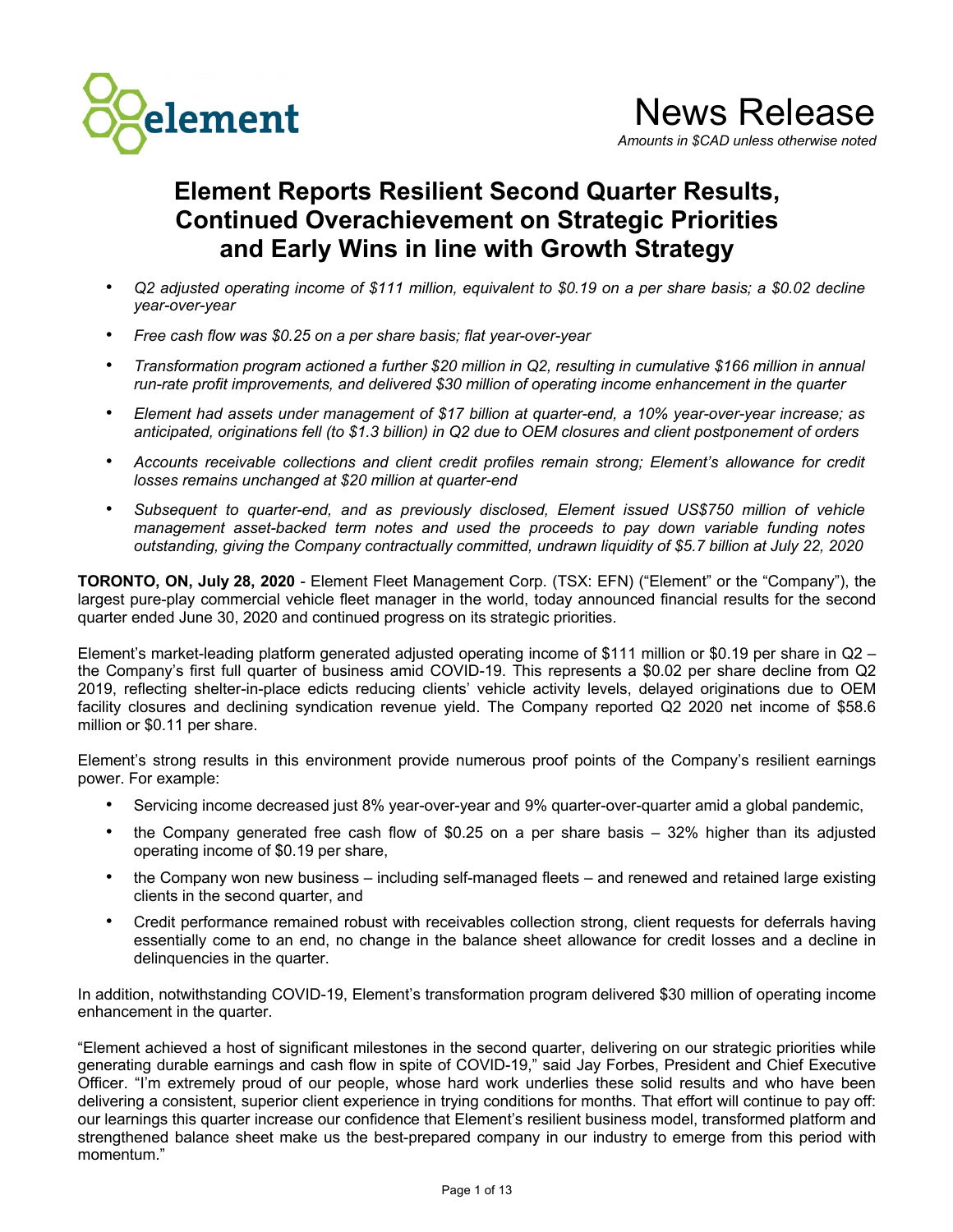Second quarter strategic milestones include:

- Actioning a cumulative \$166 million in annual run-rate profit improvement initiatives, surpassing Element's original end-of-2020 target of \$150 million and ensuring Element will achieve its current \$180 million transformation target exiting 2020;
- *•* Strengthening Element's investment grade balance sheet, first with the Company's inaugural U.S. investment grade bond issuance – which enabled the Company to retire \$567 million of convertible debentures at quarter-end, thereby maturing its capital structure – and second by further driving down tangible leverage, with clear line of sight to Element's sub-6x year-end target;
- Exiting  $19<sup>th</sup>$  Capital the last of Element's non-core assets and thereby purifying the Company's focus on its clients and core strength: delivering sophisticated commercial vehicle fleet services; and,
- Accelerating Element's pivot to growth, enabling the Company to go to market in the second half of this year – six months ahead of schedule.

"While Element has not gone unscathed by the impact of COVID-19 on the economy, our Q2 results demonstrate the stability of our business model, including a number of innate defensive characteristics," Mr. Forbes added. "These characteristics are underpinned by the essential nature of our assets to our clients; the credit profile of those clients, with approximately two-thirds of our assets in the hands of investment grade credits; and the liquidity mechanism in our business: a reduction in our clients' use of vehicle services reduces Element's working capital outlay in turn."

## **Transforming the Business**

Element continues to outperform its transformation targets, having actioned a cumulative \$166 million in annual runrate, pre-tax profit improvements at June 30, 2020. Actioned initiatives in the second quarter included revenue assurance measures, direct cost savings through lower interest expense, improved procurement from contract renegotiations and operating expense savings from organizational simplification. The Company's actioned initiatives have been enabled by \$164 million in one-time investments at June 30, 2020.

Element is on track to achieve its \$180 million actioned profit improvements target in 2020 and is well positioned to overachieve on its transformation.

## **Strengthening the Balance Sheet**

In keeping with Element's strategic priority to strengthen its balance sheet, the Company took the first step to becoming a programmatic issuer in the U.S. debt capital markets with its inaugural issuance of \$400 million U.S. dollar 5-year 3.85% senior unsecured investment grade notes in Q2, diversifying Element's sources of cost-efficient capital. The proceeds of the issuance were used together with cash on hand to retire the Company's \$567 million of convertible debentures that would have otherwise come due on June 30, 2020.

The replacement of convertible debentures with investment grade bonds further matures Element's capital structure. The Company has successfully eliminated nearly \$750 million of convertible debentures from its capital structure since March 2019, leaving only \$172.5 million remaining.

Element also renewed its \$1 billion Australian dollar securitization facility in the quarter, ensuring Custom Fleet<sup>1</sup> has continued access to cost-efficient capital to support its growth strategy.

Profitability, free cash flow and syndication all contribute to de-leveraging Element's balance sheet. In Q2, lower originations and lower client use of vehicle services also made modest contributions. The Company reported tangible leverage of 6.80x at quarter-end – a decrease of 0.65 from Q1 2020 – largely driven by reduced debt levels and the strengthening of the Canadian dollar against the U.S. dollar, bringing FX closer to pre-COVID-19 levels.

Excluding the impact of the Company's non-recourse warehouse credit facility (which exclusively funds presyndication assets for Armada<sup>2</sup>), Element's tangible leverage at June 30, 2020 would have been 6.49x. The Company continues to target tangible leverage below 6.0x by the end of this year.

<sup>1</sup> Element does business as Custom Fleet in Australia and New Zealand.

<sup>&</sup>lt;sup>2</sup> "Armada" is the term Element uses to reference one client in particular that the Company does not name due to the client's desire for confidentiality.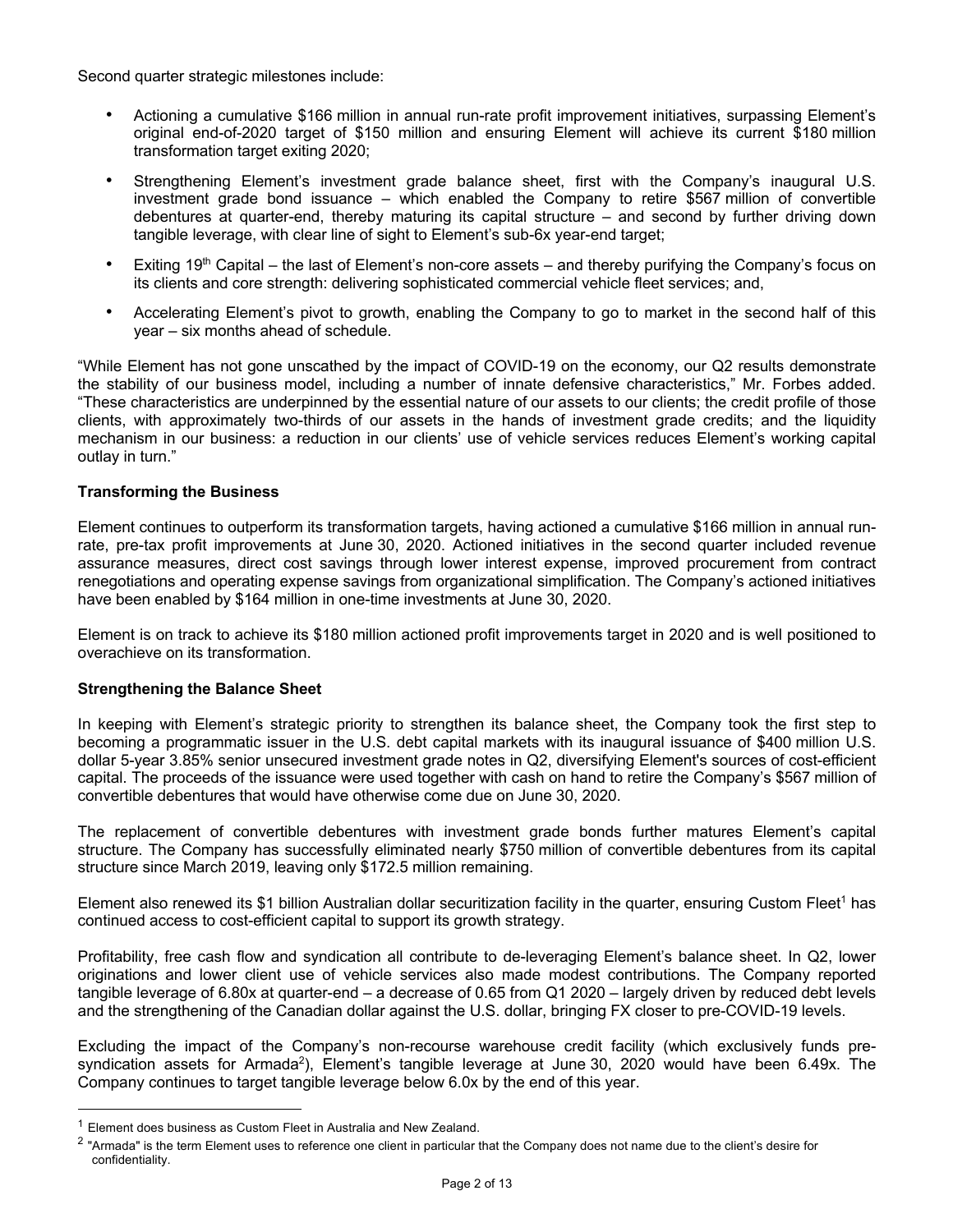The syndication market has remained open to Element throughout this year. The Company continued to enjoy robust demand for its product in the quarter, syndicating \$759 million of assets and generating \$10.3 million of revenue. The quarter-over-quarter decrease in syndication revenue is a function of (i) the 9% decrease in volume of assets syndicated, (ii) the significant tightening of prices throughout the quarter (higher hurdle rates) – including on leases with high-grade credit counterparties, such as Armada (whose assets Element needs to syndicate) – (iii) one-time costs incurred to support the re-amortization of a large client's previously-syndicated assets, partially offset by resulting benefits to net financing revenue and (iv) the particular mix of assets syndicated in the quarter.

Element's priority remains to maintain a significant presence in the syndication market and further increase demand for the Company's assets. Element made a small number of talented additions to its syndication team in the quarter who are already contributing to expanding the Company's universe of prospective investors. Element continued to transact with new investors in Q2, bringing its total syndication volume with new investors to \$143 million in the first half of 2020. Additional prospective buyers continue to express interest in the Company's product.

Subsequent to quarter-end, Element issued US\$750 million of term notes under its Chesapeake vehicle management asset-backed debt facility. The issuance was the first U.S. fleet ABS deal since the widespread arrival of COVID-19 in North America, demonstrating Element's ready access to cost-efficient capital. The Company used the proceeds to pay down variable funding notes outstanding, increasing Element's contractually committed, undrawn liquidity to \$5.7 billion.

## **Pivoting to Growth**

Since the fall of 2018, Element has remained focused on the three pillars of its strategic plan: transform the core business, strengthen the balance sheet and exit 19<sup>th</sup> Capital. Progress on these three fronts has put the company in a position to grow ahead of schedule. In 2021, the priority will be a singular focus on organic, profitable revenue growth.

Element has consistently overachieved on its strategic plan and, as a result, the Company used the first half of 2020 to accelerate its pivot to growth. The Company made organizational changes that will better position Element to capture the many opportunities it identified last year in comprehensively sizing and mapping the North American and Australia / New Zealand markets for fleet management services. Having developed a strategy based on this work, Element believes it can sustainably, organically grow annual net revenue by 4-6% in normal market conditions.

The Company will begin executing its enhanced growth strategy in the second half of 2020 – 6 months ahead of schedule. While COVID-19 has limited certain traditional sales practices, Element believes the economic impact of the pandemic has also made the Company's value proposition even more compelling. Element clients enjoy (i) ready access to cost-efficient capital; (ii) the ability to significantly reduce their fleet ownership and operating costs, and eliminate related administrative burden; and (iii) in certain cases, the option of a sizeable cash infusion through a sale-and-leaseback transaction.

Q2 provided numerous examples of the attractiveness of Element's value proposition to new and existing clients:

*U.S. & Canada*

- *•* We now manage a U.S.-headquartered Top 10 global logistics firm's newly-outsourced fleet. Element will finance and service the client's 800 previously self-managed units, with the potential to earn responsibility for the client's additional 3,000 units that are currently still being self-managed.
- *•* A Pacific Northwest telecommunications business has now entrusted Element with the management of their 1,235-unit fleet. We provide financing and a broad suite of services to this client in support of their growth extending fiber to millions of customers.
- *•* Our superior client experience standards and breadth of servicing capabilities were key to our taking market share from a competitor in winning the Canadian business of a global cable, transmission and substation servicer. Element will provide financing and a broad suite of services for 750 units with the opportunity to displace the client's current FMC in the U.S. as well.
- *•* We renewed our lease and services agreements with one of our largest North American clients an investment-grade company in the fabricated goods space with over 22,000 units managed by Element – for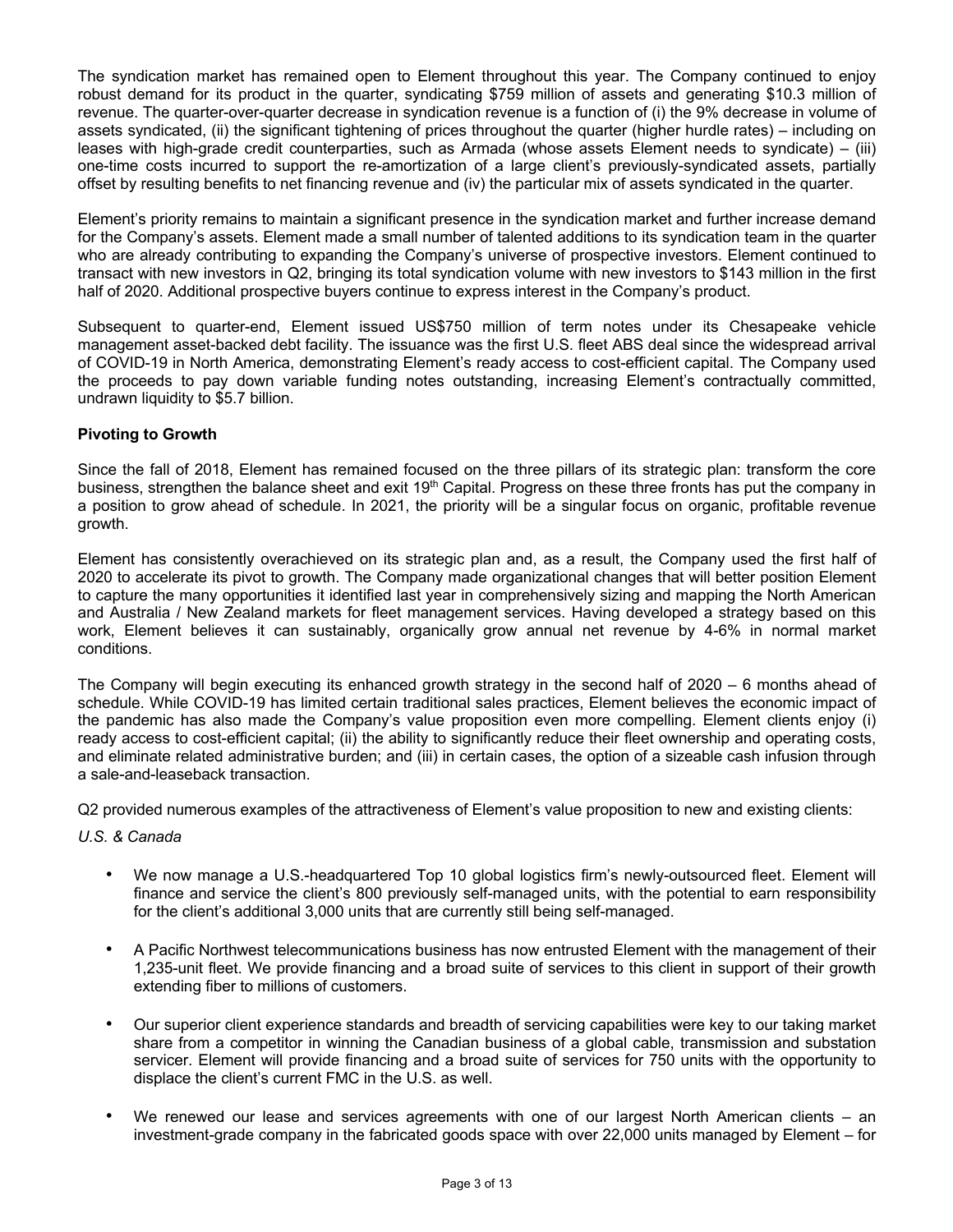another 3 years. The go-forward arrangement is on terms that will improve the profitability of this client relationship.

#### *Mexico*

- *•* Element is now part of the expansion plans of one of the largest delivery and logistic services companies in Mexico. Our new, investment-grade client will grow their 2,300-unit fleet to support increased operations for over 140,000 national and international customers serving the growing e-commerce industry.
- *•* We are a new strategic partner of an investment-grade Mexican waste management company with a +30 year history and operations throughout Central America. Element enabled this client's acquisition of over 100 new specialty trash collection vehicles and have taken over management of the company's 150-unit sales and executive fleet (previously self-managed). We will be renewing all 3,000 fleet units across the business over the next 4 years.
- *•* A world leader in real estate services has entrusted Element in Mexico with leasing and service of their sales and executive fleet, with potential expansion of responsibility to over 2,000 units in total. Strong valueadd and our focus on client service won this investment-grade business away from a competitor. We are already working with the client on a project that encompasses over 1,800 units.
- *•* One of our existing clients in Mexico was acquired by a global chemical firm whose fleet was already managed by an Element competitor in the region. Not only did we retain the existing client's business postmerger; we were able to win the business of the acquirer – an account representing 1,100 vehicles in Mexico and approximately 4,000 service units.

## *Australia & New Zealand*

- *•* Custom Fleet is the manager of Australian supermarket chain Coles' newly-outsourced Online fleet. We won a competitive RFP process for the nearly 1,000-unit opportunity because of our asset class expertise, the superior client experience we deliver (including bespoke reporting capabilities), our third-party partnerships enabling wing-to-wing client service and the funding certainty given Element's balance sheet and liquidity. Coles is an investment-grade client listed on the Australian Stock Exchange.
- We have entered into an exclusivity agreement with Schneider Electric, an investment-grade global energy management firm awarding us sole supply of their fleet across Australia and New Zealand.
- *•* Custom Fleet in New Zealand has won the contract to manage 700 units on behalf of the Department on Conservation, extending our successful partnership with the New Zealand government and further demonstrating our position as a key player in public sector fleet management and service.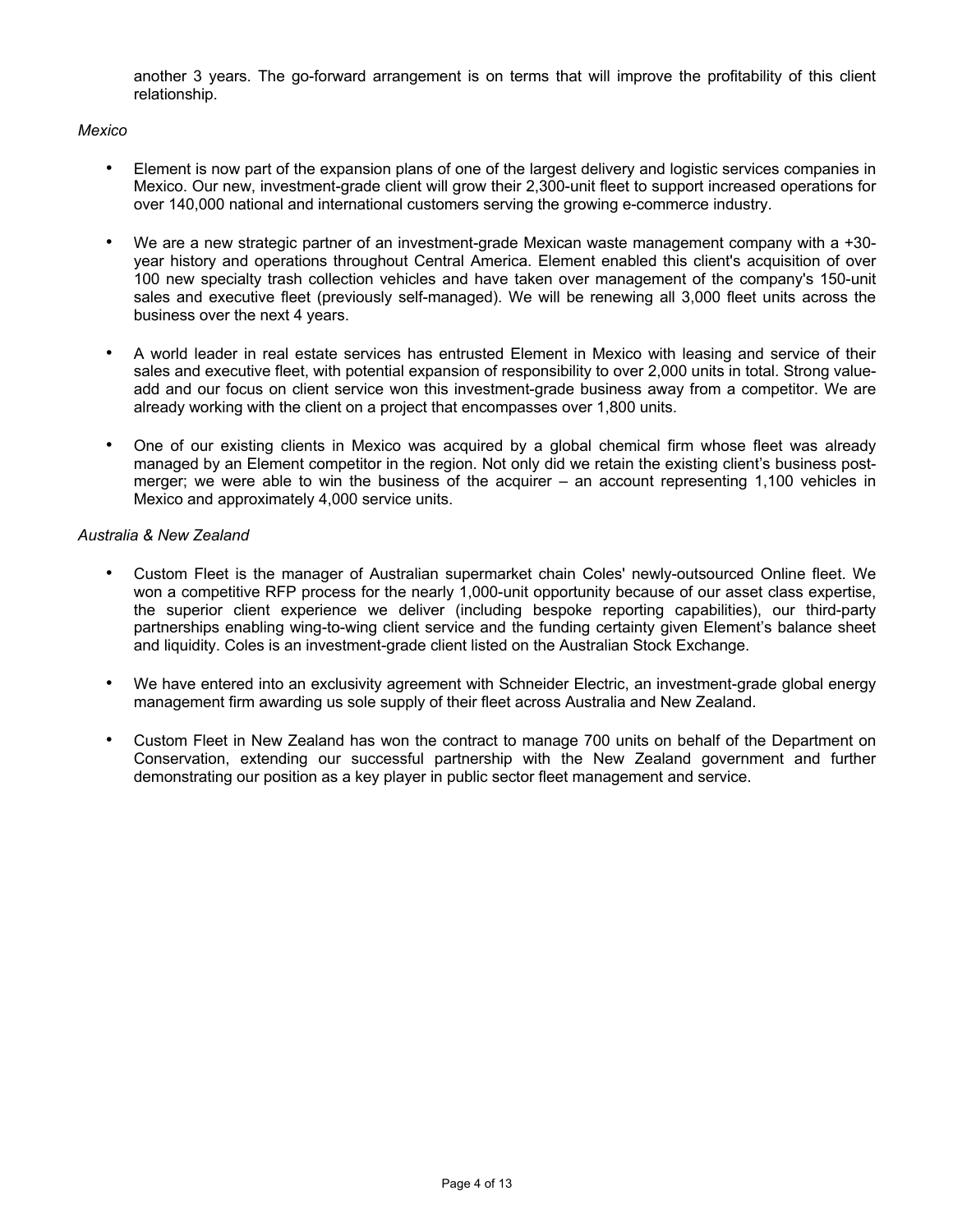# **Financial Highlights and Adjusted Operating Results**

The following summarizes results from the Company's operations:

|                                                                                      |               |                | Three-month periods ended |
|--------------------------------------------------------------------------------------|---------------|----------------|---------------------------|
| (in \$000's for stated values, except per share amounts)                             | June 30, 2020 | March 31, 2020 | June 30, 2019             |
|                                                                                      | \$            | \$             | \$                        |
| Net financing revenue                                                                | 100,655       | 95,305         | 103,545                   |
| Servicing income, net                                                                | 114,515       | 125,847        | 124,282                   |
| Syndication revenue, net                                                             | 10.333        | 26.087         | 21,743                    |
| Net revenue                                                                          | 225,503       | 247,239        | 249,570                   |
| Salaries, wages and benefits                                                         | 74,859        | 75,470         | 84,532                    |
| General and administrative expenses                                                  | 28,590        | 31,791         | 28,592                    |
| Depreciation and amortization                                                        | 10,910        | 10,656         | 10,470                    |
| Adjusted operating expenses <sup>1</sup>                                             | 114,359       | 117,917        | 123,594                   |
| Adjusted operating income <sup>1</sup>                                               | 111,144       | 129,322        | 125,976                   |
| Provision for taxes applicable to adjusted operating income                          | 17,783        | 23,925         | 24,565                    |
| Cumulative preferred share dividends                                                 | 10,906        | 10,906         | 11,164                    |
| After-tax adjusted operating income attributable to common shareholders <sup>1</sup> | 82,455        | 94,491         | 90,247                    |
| Weighted average number of shares outstanding [basic]                                | 437,849       | 437,291        | 434,694                   |
| After-tax adjusted operating income per share <sup>1</sup> [basic]                   | 0.19          | 0.22           | 0.21                      |
| Net income                                                                           | 58.594        | 79.358         | 64.061                    |
| Weighted average number of shares outstanding [basic]                                | 437,849       | 437,291        | 434,694                   |
| Earnings per share [basic]                                                           | 0.11          | 0.16           | 0.12                      |
| Originations                                                                         | 1,306,804     | 2,030,988      | 1,806,515                 |
| End-of-period assets under management <sup>1</sup>                                   | 17,049,689    | 17,780,139     | 15,516,475                |

1. See non-IFRS measures, and the Company's Management Discussion & Analysis ("MD&A") for the three- and six-month periods ended June 30, 2020 for more information.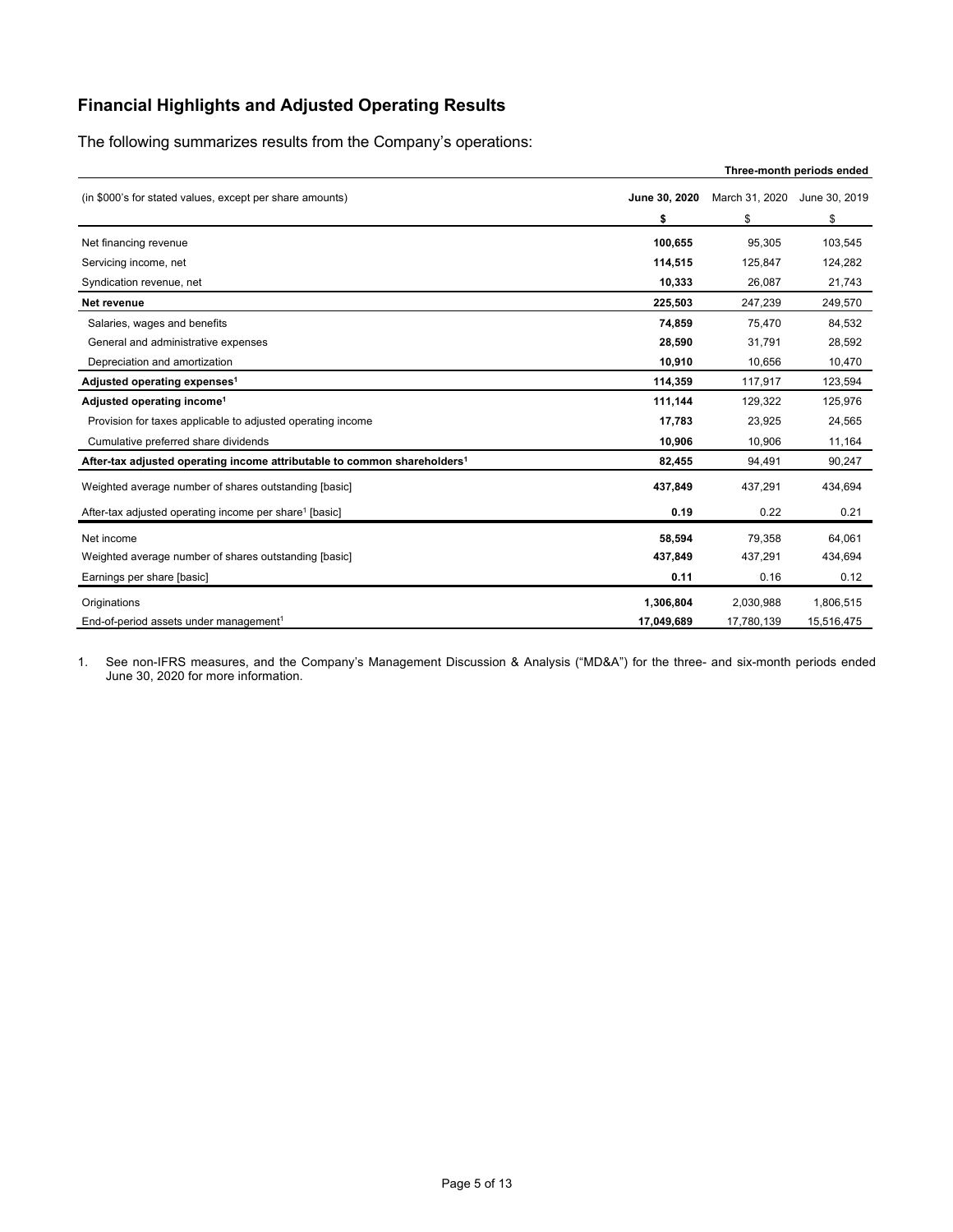## **Results Commentary**

Element's adjusted operating income ("AOI") in Q2 was \$111.1 million, equivalent to \$0.19 on a per share basis. This represents a \$0.02 per share decline from Q2 2019 AOI of \$126.0 million or \$0.21 per share; and a \$0.03 per share decline from Q1 2020 AOI of \$129.3 million or \$0.22 per share.

Net financing revenue contributed approximately the same amount of AOI per share in Q2 2020 as it did in Q2 2019 while servicing income and syndication revenue were down approximately \$0.02 each on the same comparative basis. We address the reasons for each of these declines in the commentary below. Adjusted operating expenses in Q2 contributed approximately \$0.02 of AOI per share on a year-over-year basis – driven by transformation savings on salaries and related costs – partially offsetting the \$0.04 AOI per share decline across our revenue streams.

Overall, our diversified, largely investment-grade client base and Element's resilient business model, underpinned an AOI result for the quarter that met and, in some respects, exceeded our expectations.

#### **Originations**

We originated \$1.3 billion of assets in the quarter – \$500 million or 28% lower than Q2 2019 and \$724 million or 36% lower than last quarter. Origination volumes moderated as expected given that OEM production facilities and dealerships were closed for most of the quarter. Also as expected, many clients chose to postpone fleet vehicle replacements in the quarter while they focused on other aspects of their business (impacted by COVID-19).

Importantly, notwithstanding the reduction in originations, we view postponed orders and delayed originations in the quarter as largely deferred rather than lost units of revenue and cash flow. There are isolated instances in specific industries where clients hit hard by the consequences of COVID-19 are paring back on their unit counts. However, we have not seen meaningful de-fleeting to date, and we are carefully tracking all the leading indicators. ("Defleeting" is when a client decides to materially reduce the size of their fleet.)

Declines in originations varied materially by geography: from \$464 million or 31% year-over-year and \$687 million or 39% quarter-over-quarter in the U.S. and Canada to near flat year-over-year and \$43 million or 23% quarterover-quarter in Mexico.

Originations in ANZ fell by \$35 million or 24% year-over-year in Q2, while quarter-over-quarter originations grew by \$5 million or 5%.

H1 2020 originations in ANZ remain approximately 25% below H1 2019 origination levels. Given the region's challenges with wildfires prior to COVID-19, we are pleased with the H1 2020 performance of Custom Fleet, whose originations include new clients won away from competitors as well as a conversion of a self-managed fleet into a new client.

We note the correlation in origination volumes with the timing, extent and duration of COVID-19's impact in the quarter on our different operating geographies.

- Australia and New Zealand were the first Element locations to be "hit" by the virus, but the extent and duration of the impact was relatively modest, and Custom Fleet's quarter-over-quarter origination volumes ultimately grew in Q2.
- COVID-19 arrived in Mexico relatively late in the quarter, allowing time for our business in that region to continue its strong originations trend until vehicle availability was curtailed.
- We believe Q2 is likely to represent "peak COVID-19" in the U.S. and Canada in terms of simultaneous transcontinental economic disruption, and our origination volumes were significantly decreased both yearover-year and quarter-over-quarter.

#### Assets under management

Our AUM at the end of the quarter totaled to \$17.0 billion, representing a 10% or approximately \$1.5 billion increase over Q2 2019 levels. On a constant currency basis, the comparative growth equates to 7.5% or approximately \$1.2 billion.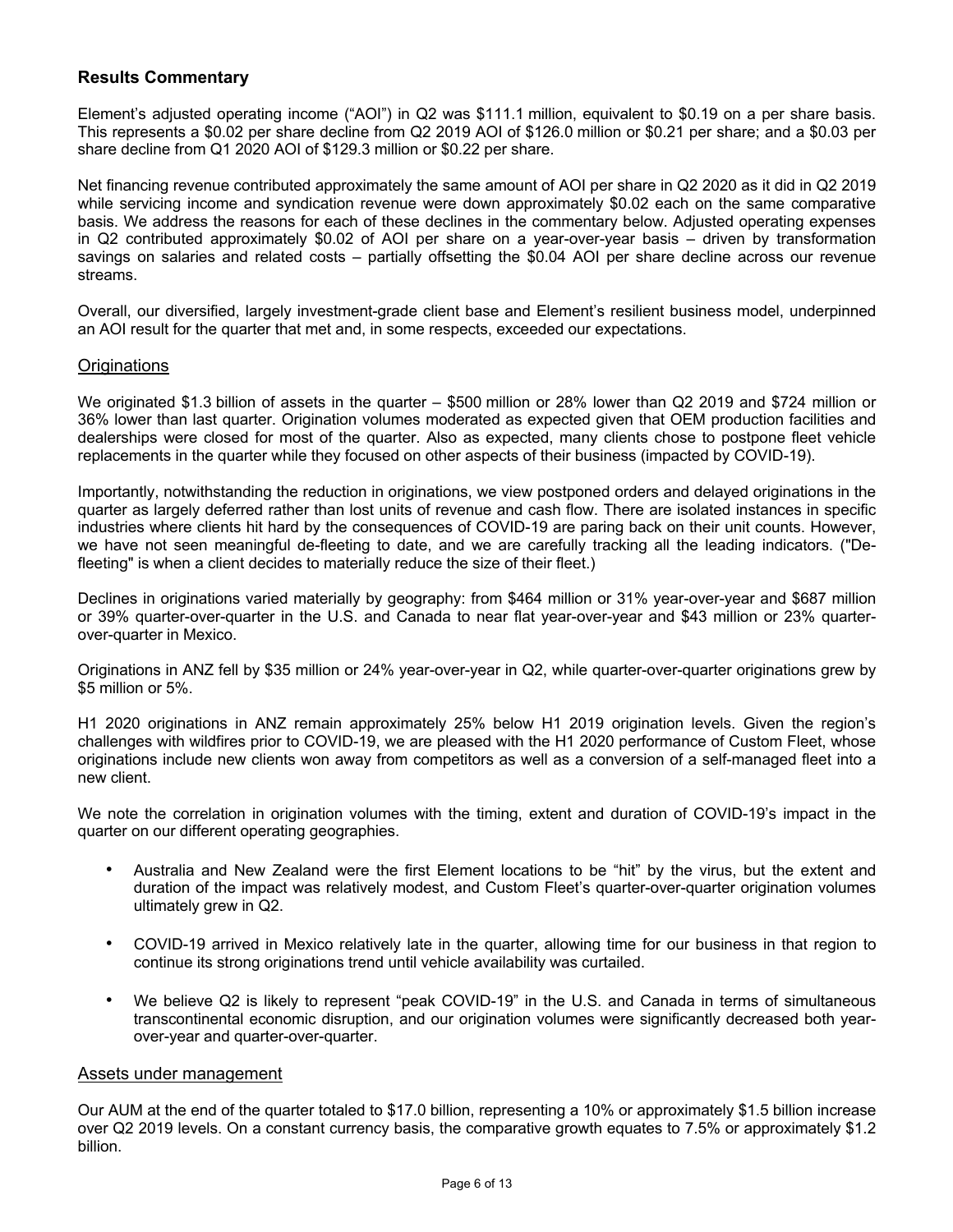Reflecting the marked reduction in Q2 originations discussed above, Q2 AUM levels represent a 2% or approximately \$0.3 billion reduction from previous quarter levels on a constant currency basis. AUM movement is broken down further in our Supplementary Information document available on our website.

#### Net financing revenue

Net financing revenue decreased \$2.9 million year-over-year and increased \$5.4 million quarter-over-quarter.

The year-over-year decrease of 3% represents relatively strong performance for two reasons: first, net earning assets decreased by 13% over the same period; and second, Q2 2019 net financing revenue included a \$10.1 million contribution from  $19<sup>th</sup>$  Capital, whereas Q2 2020 contained a \$2.8 million net financing revenue contribution from 19<sup>th</sup> Capital. Excluding 19<sup>th</sup> Capital from the comparative results, net financing revenue increased \$4.5 million or 4.7% year-over-year.

We note three material variances in the makeup of our net financing revenue that resulted in the \$5.4 million or 5.6% increase quarter-over-quarter:

- Our Q1 net financing revenue contained \$5.6 million of contribution from 19<sup>th</sup> Capital, while Q2 net financing revenue contained \$2.8 million from  $19<sup>th</sup>$  Capital. Excluding these contributions, the quarter-over-quarter increase in net financing revenue was \$8.2 million.
- Our Q1 net financing revenue reflected a \$12 million provision for credit losses in order to increase our balance sheet allowance for credit losses to \$20 million at March 31, 2020. The credit profile of our client base remained strong in Q2 and our ability to recover in the event of default improved with the rebound in used vehicle market volumes. As a result, we maintained our allowance for credit losses unchanged at \$20 million at June 30, 2020.
- Partly offsetting the substantial improvement in provision for credit losses quarter-over-quarter were the expected reductions in gain on sale revenue from ANZ (a 22% decrease) and originations in the quarter (a 36% decrease).

It is important to note that the quarter-over-quarter reduction in gain on sale revenue is volume-based - impacted by lower average auction house capacity in the quarter (driven by COVID-19) - and that overall used vehicle pricing has remained quite strong. We see continued strength in the secondary markets across our geographies subsequent to quarter-end. We provide additional datapoints in section 8.3 of our Supplementary Information document.

#### Average net earning assets, and net interest and rental revenue margin (NIM)

Average net earning assets decreased \$1.4 billion or 11% year-over-year and \$283 million or 2% quarter-overquarter as a result of syndication activity and the decline in origination volumes in the quarter. Earning asset changes are broken down in our Supplementary Information document.

Net interest and rental revenue margin (or NIM) improved 29 basis points year-over-year and 26 basis points quarter-over-quarter. The year-over-year improvement was a function of the 11% decrease in average net earning assets from Q2 2019 to Q2 2020 being larger than the 3% decrease in net financing revenue over the same period. Quarter-over-quarter, net earning assets decreased by 2% while net financing revenue increased by 6%. The improvement of net financing revenue as a percentage of average net earning assets is driven by

- our work to strengthen and optimize Element's balance sheet, resulting in decreased debt costs,
- instances of improved client profitability across our portfolio and
- incremental changes in the geographic mix of our net earning assets.

#### Servicing income, net

Servicing income has been a major area of focus and was resilient in the quarter amid a global pandemic, declining 8% year-over-year and 9% quarter-over-quarter. These declines were led by U.S. and Canadian servicing income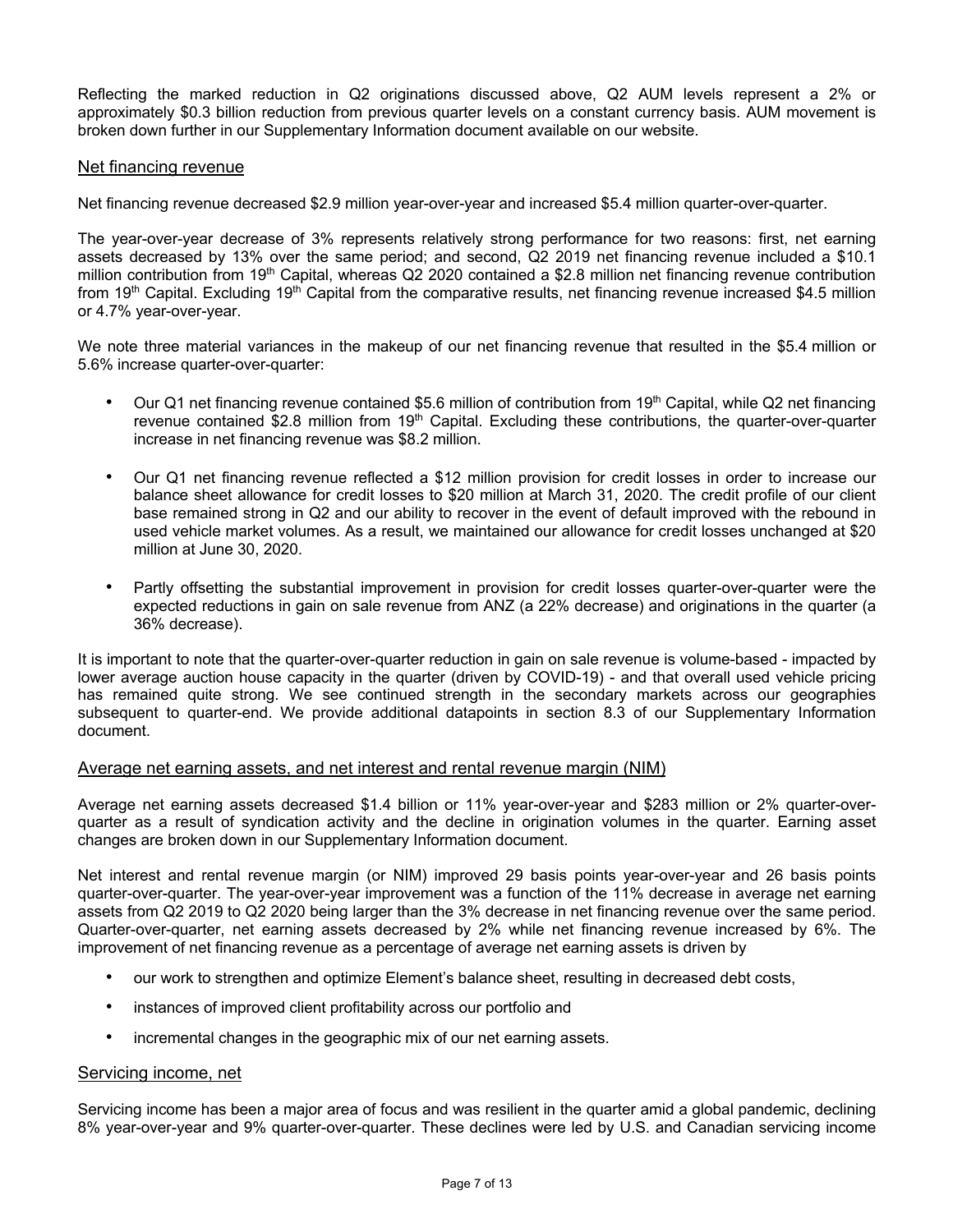slowdown (10% year-over-year and 6% quarter-over-quarter) whereas both ANZ and Mexico servicing income was effectively flat on both comparative bases.

The majority of servicing income is driven by clients' vehicle usage. We discuss four overarching reasons for the durability of Q2 servicing income in "Achievements and Initiatives in the Period – Resilient servicing income" on page 13 of our MD&A.

Notwithstanding the majority of our clients' relatively high use of their fleets in the quarter, fewer absolute miles driven impacted servicing income from fuel, maintenance, accident and toll & violation services as expected. Further, department of motor vehicles closures delayed title & registration fees, and the restrictions on auction house activity reduced remarketing volume and remarketing revenue accordingly.

There was gradual reversion towards 2019 levels across most contributors to servicing income, beginning as early as halfway through the quarter depending on geography. However, we cannot predict when or if further recovery will accelerate. Section 8.2 of our Supplementary Information document (available on our website) provides datapoints on servicing income contributors in the period.

#### Syndication revenue, net

Syndication revenue declined 52% year-over-year and 60% quarter-over-quarter in Q2, equivalent to approximately \$0.02 of adjusted operating income per share and reflecting a lower volume of assets syndicated quarter-overquarter and lower revenue yield on assets on both comparative bases. We syndicated \$759 million of assets (including \$73 million to new investors) in Q2, resulting in \$10.3 million of syndication revenue and significant contribution to our balance sheet de-leveraging in the quarter.

The syndication market has remained open to Element throughout this year and we continue to enjoy robust demand for our assets. The quarter-over-quarter decrease in syndication revenue is a function of (i) the 9% decrease in volume of assets syndicated, (ii) the significant tightening of pricing on our assets throughout the quarter (notwithstanding the persistent demand) -- this was true for all leases, including those with high-grade credit counterparties such as Armada (whose assets we need to syndicate) -- (iii) one-time costs incurred to support the re-amortization of a large client's previously-syndicated assets, partially offset by resulting benefits to net financing revenue and (iv) the particular mix of assets syndicated in the quarter.

While we largely expected pricing to contract in this environment, it has occurred sooner and more drastically than we had anticipated. Many buyers of our syndicated product are financial institutions whose cash-on-hand desires and requirements are significant at this time.

Subsequent to quarter-end, in limited instances we are seeing investor hurdle rates decrease. However, there is no definitive trend at this time.

Our priority remains to maintain a significant presence in the syndication market and further increase demand for our assets. We made a small number of talented additions to our syndication team in the second quarter who are already contributing to expanding our universe of prospective investors. We transacted with 4 new investors for \$143 million of assets in total in the first half of this year. Additional prospective buyers continue to express interest in our product.

#### Adjusted operating expenses

Adjusted operating expenses were \$9.2 million lower in the quarter than in Q2 2019 – driven by transformation savings primarily on salaries – and approximately \$3.6 million lower quarter-over-quarter. Quarter-over-quarter, G&A savings due to travel restrictions, continued impact of transformation savings and currency fluctuations all contributed to the decline.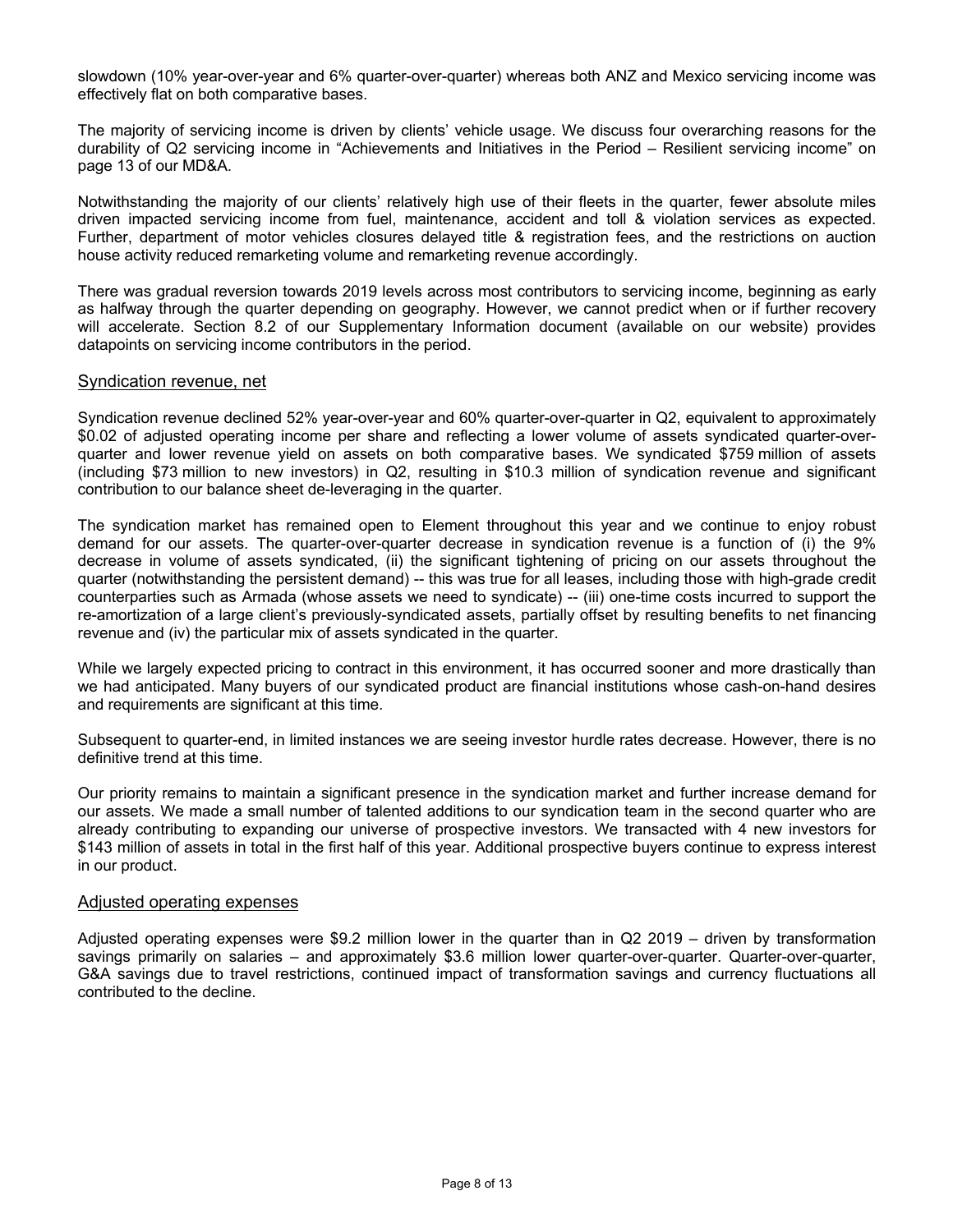## **Dividends Declared**

The Company's Board of Directors has authorized and declared a quarterly dividend of \$0.045 per outstanding common share of Element for the third quarter of 2020. The dividend will be paid on October 15, 2020 to shareholders of record as at the close of business on September 30, 2020.

| <b>Series</b> | TSX Ticker | Amount      | <b>Record Date</b> | <b>Payment Date</b> |
|---------------|------------|-------------|--------------------|---------------------|
| Series A      | FFN.PR.A   | \$0.4333125 | September 14, 2020 | September 30, 2020  |
| Series C      | EFN.PR.C   | \$0.388130  | September 14, 2020 | September 30, 2020  |
| Series E      | FFN.PR.F   | \$0.368938  | September 14, 2020 | September 30, 2020  |
| Series G      | FFN.PR.G   | \$0.406250  | September 14, 2020 | September 30, 2020  |
| Series I      | EFN.PR.I   | \$0.359375  | September 14, 2020 | September 30, 2020  |

Element's Board of Directors also declared the following dividends on Element's preferred shares:

The Company's common and preferred share dividends are designated to be eligible dividends for purposes of section 89(1) of the Income Tax Act (Canada).

#### **Dividend Reinvestment Plan**

Element adopted a dividend reinvestment plan (the "Plan") to be administered by Computershare Trust Company of Canada (the "Plan Agent"), which became effective beginning with the fourth quarter dividend of 2018. A complete copy of the Plan is available on Element's website at https://www.elementfleet.com or on the Plan Agent's website at www.investorcentre.com/service. Shareholders should carefully read the complete text of the Plan before making any decisions regarding their participation in the Plan.

To be eligible to participate in the Plan, shareholders must be resident in Canada. Shareholders resident outside of Canada (including shareholders who are non-residents of Canada or partnerships other than "Canadian partnerships" (all within the meaning of the Income Tax Act (Canada)) or that are U.S. persons (within the meaning of Regulation S under the Securities Act of 1933 of the United States)) are not eligible to participate in the Plan.

#### **CEO LETTER TO SHAREHOLDERS**

My fellow shareholders,

"What's next?"

While this has been an area of interest for some time, as the end of 2020 nears – and with the successful completion of our transformation imminent – this question is being asked more frequently by our clients, our people and our investors.

To this point, my leadership team and I have been reluctant to talk too much about Element post-2020, largely for one specific reason: focus.

We have witnessed the exponential outcomes that can be achieved by focusing the entirety of an organization's resources on the few things that matter most.

Consequently, we have been resolute in our dedication to executing on the three prongs of the strategic plan we laid out in the fall of 2018; goals that were designed to ensure Element would be ready to grow:

- Transform our core fleet management business to provide a consistent, superior client experience and, in the process, action \$180 million of pre-tax annual run-rate profit improvements (up from the \$150 million originally planned);
- Strengthen our investment-grade balance sheet by disposing of non-core assets, driving tangible leverage below 6x and entering the U.S. investment-grade bond market to mature our capital structure; and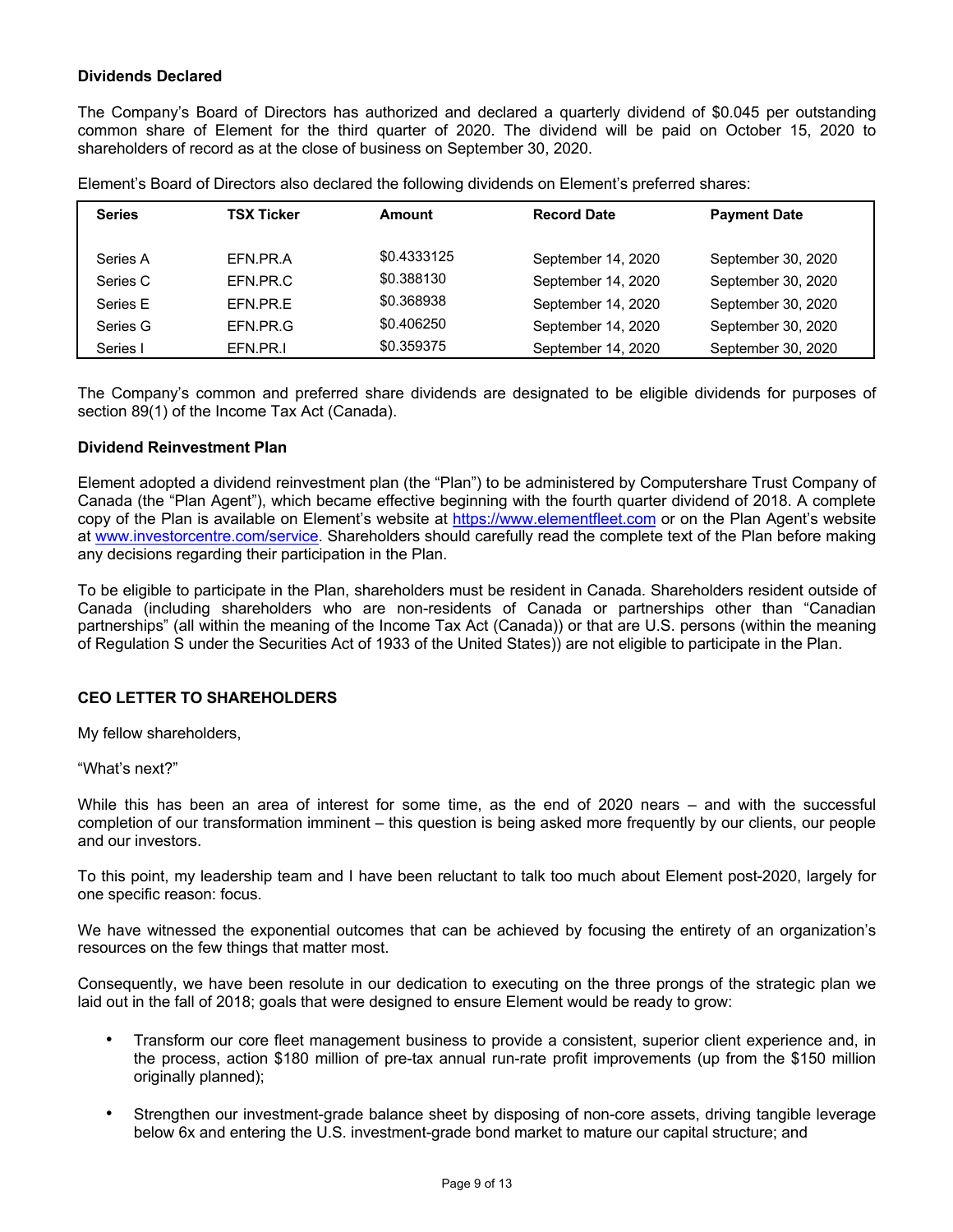Put the distraction of 19<sup>th</sup> Capital behind us, purifying Element's focus on our clients and core strength: delivering sophisticated commercial vehicle fleet services.

With five months to go in 2020, we can confidently say success is assured on all three of these strategic ambitions.

Secure in this knowledge, we now feel comfortable sharing more about our thinking regarding 2021 and beyond.

#### **Ready to Grow**

The 2021 we are heading into is far different from the one we envisioned when we began this journey in late 2018. While we are more knowledgeable today than we were at the onset of this pandemic, the unknowns continue to dwarf the knowns. The short-, mid- and long-term societal and economic ramifications of COVID-19 are still largely undetermined.

Against this backdrop of uncertainty, we have positioned Element to be "best prepared" to meet the needs of our stakeholder communities regardless of the nature, extent or duration of change fashioned by the pandemic. Accordingly, we will enter 2021 with

- a well-established position of market leadership in five under-penetrated countries, in an industry with high barriers to entry;
- a compelling value proposition to clients a proven ability to provide reliable cost-efficient capital, deliver material ongoing opex savings and reduce administrative burden – supported by a completely upgraded operating platform; and
- ready access to over \$5 billion of committed liquidity to ensure we and our clients can achieve our respective business objectives.

I am increasingly confident in the strength of our position because, when it comes to what we can control, Element is exactly where we need to be as we approach 2021.

Compared to where Element was at this time two years ago, we will begin next year with vastly improved profitability, operating margins and free cash flow; a vastly superior balance sheet; and a vastly fortified operating platform resulting in best-in-class client retention and rising Net Promoter Scores.

We also enter 2021 with a much better organizational culture: more client-centric, agile, entrepreneurial, engaged and curious.

These are the necessary preconditions for success when it comes to our next strategic priority: a singular focus on profitable organic growth.

When we shared our insights on the large, untapped market for fleet management services and the 4-6% annual global revenue growth opportunity it provides Element, we envisioned a slow ramp of Commercial go-to-market preparations in the second half of 2020, in anticipation of a strong launch in 2021. Based on the progress we are making on our other strategic objectives, and in light of the increasing market opportunities we see for our value proposition in this challenging economy, we have decided to accelerate these efforts:

- In the U.S. and Canada, we have
	- $\circ$  appointed David Madrigal the architect of Element's high-performing Element Mexico team as our Chief Commercial Officer;
	- $\circ$  consolidated and reorganized our Commercial group into regional growth units and a team dedicated to account management and client retention;
	- $\circ$  established new compensation structures designed to incent profitable growth; and
	- $\circ$  invested in strengthening our marketing function, with a full suite of technology to help our salesforce identify, qualify and ultimately secure new business opportunities.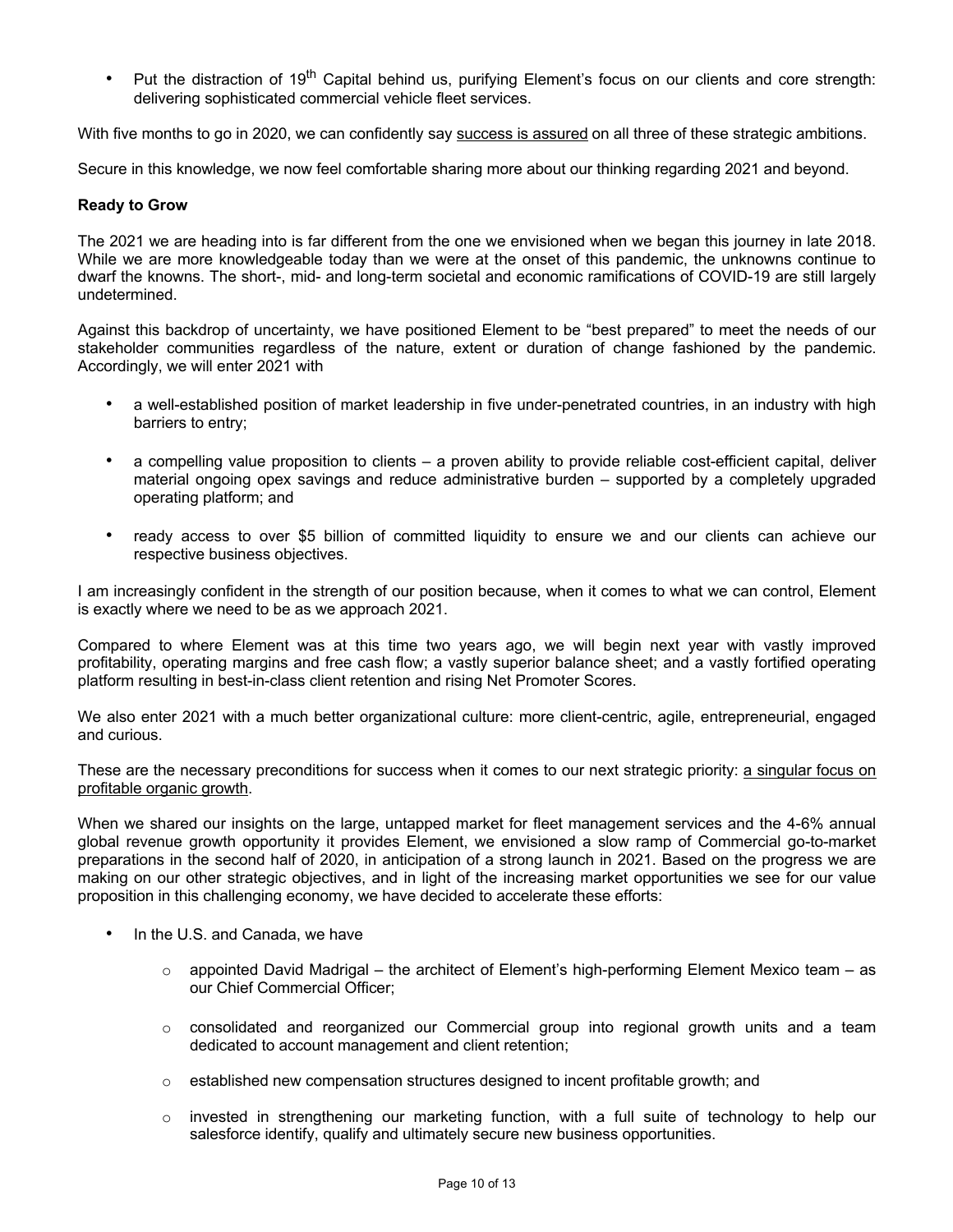- In Australia and New Zealand, our Custom Fleet team has completed a similar set of initiatives designed to give them the necessary resources to steal share and win new business across our key areas of focus, including self-managed and government fleets.
- In Mexico, we continue to build on our team's success converting self-managed fleets into Element clients. While our percentage growth rates will be challenging to maintain on a base that has doubled in the last two years, we expect continued strong absolute growth in dollar terms. With this in mind, we have invested in adding and training more talent in Mexico and expect that investment to pay off beginning in 2021 as these new hires gain traction.

Put simply, we are accelerating the development of our Commercial team capabilities such that they will be prepared to present our value proposition to prospective clients in search of operating savings and capital relief.

Element will be ready to grow – ahead of schedule.

#### **A New Kind of Excitement**

From time to time, I am asked what attracted me to Element back in 2018 (especially given the significant struggles it was enduring at that time).

For those of you who don't know the story, after identifying and studying this company from afar, and having marvelled at its leadership position in an industry with such a solid business model, I approached the Chairman to propose a turnaround plan that could surface its considerable unrealized potential. I saw a business with strong fundamentals and very attractive upside. The company was suffering self-inflicted wounds of a kind that often follow rapid growth by acquisition, and our people and investors were desperate for strategic clarity.

I knew that with crisp execution of a strategic plan – centered on our clients and creating value for all stakeholders – we could play the market-leading role Element was built for and position the organization to resume growth, this time of the organic variety.

The past two years have been remarkably exciting as we worked to make that plan a reality. Transforming the core platform, shifting the culture, rapidly de-leveraging the balance sheet, extricating ourselves from 19<sup>th</sup> Capital, scaling with Armada and maturing our capital structure have all been prerequisites for this pivot to growth.

The result is an organization with incredible fundamentals – including even greater resilience than I anticipated – and one better positioned for the future than I could have imagined when I first joined.

What's more, we arrive in this enviable spot just as our value proposition is likely to be more compelling amid the economic impacts of COVID-19.

And so, we will shift from the exhilaration of rapid-fire change to a new kind of excitement, one that is derived from the pursuit of profitable organic growth and cash generation over the years to come.

This bright future is one that everyone at Element has worked extremely hard to make reality. The reward for our people is a high-performing company full of opportunities for personal and career growth and development – which, in turn, results in an increasingly superior client experience and enhanced value creation for all stakeholders.

I will close by saying thank you to our people for all you have done, and a thank you to our stakeholders for your support thus far.

While there may be a few near-term bumps and detours as we and the rest of the world deal with the impacts of COVID-19, I am confident that as we look forward to where our growth plan will take us on this next leg of Element's journey – and knowing what this company can now do – we are in for a very enjoyable drive.

Until next quarter,

Jay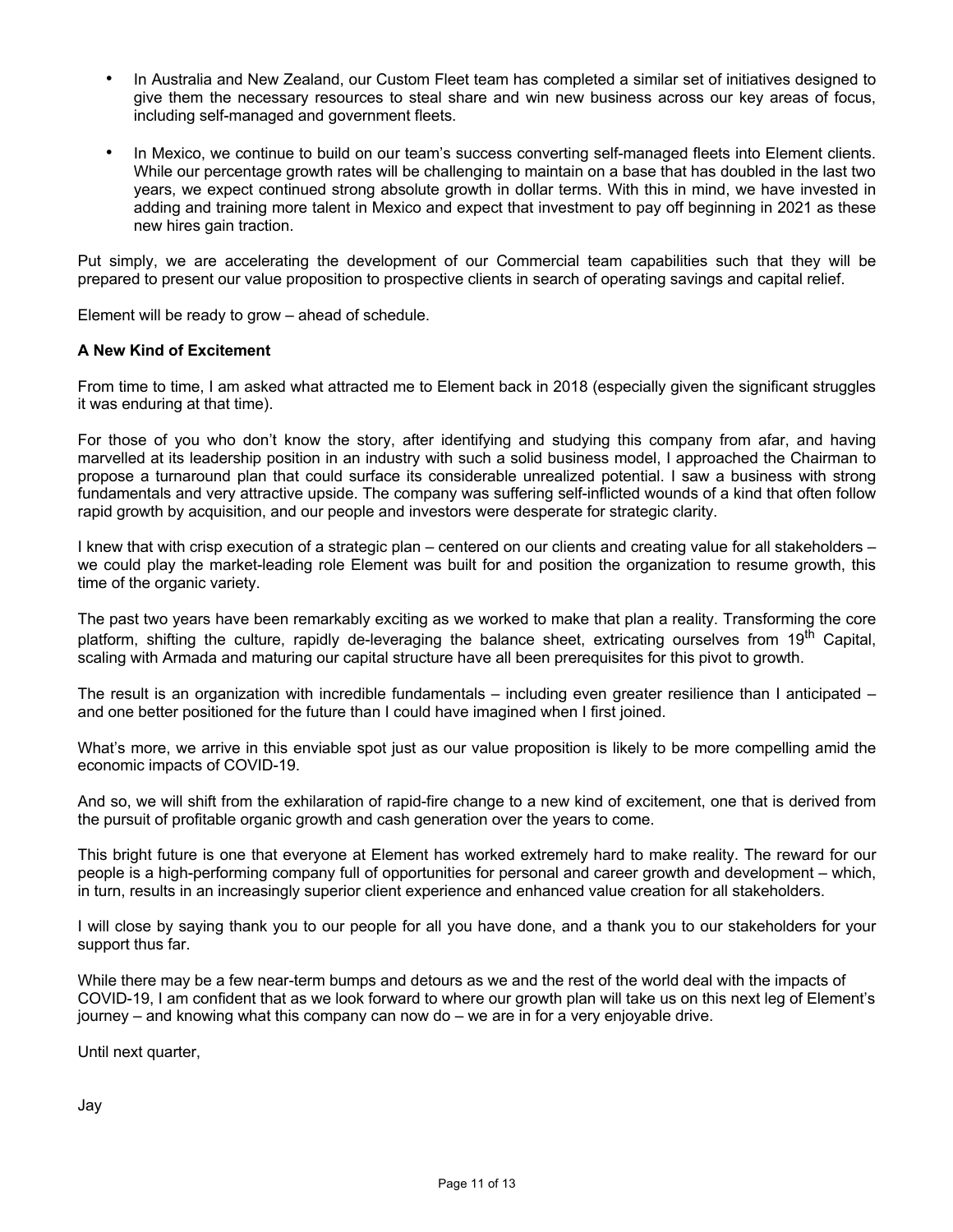## **Conference Call and Webcast**

A conference call to discuss these results will be held on Tuesday, July 28, 2020 at 6:30 p.m. Eastern Time. The conference call and webcast may be accessed as follows:

- Webcast: http://services.choruscall.ca/links/elementfleet20200728.html
- North America Toll-Free: 1-800-319-8560
- International: 1-604-638-5345
- Passcode: 86810#

The webcast will be available on the Company's website for three months. A taped recording of the conference call may be accessed through August 28, 2020 by dialing 1-800-319-6413 or +1-604-638-9010 and entering the access code 4863.

#### **Non-IFRS Measures**

The Company's unaudited interim condensed consolidated financial statements have been prepared in accordance with International Financial Reporting Standards ("IFRS") as issued by the International Accounting Standards Board ("IASB") and the accounting policies we adopted in accordance with IFRS.

The Company believes that certain non-IFRS measures can be useful to investors because they provide a means by which investors can evaluate the Company's underlying key drivers and operating performance of the business, exclusive of certain adjustments and activities that investors may consider to be unrelated to the underlying economic performance of the business of a given period. Throughout this News Release, management used a number of terms and ratios which do not have a standardized meaning under IFRS and are unlikely to be comparable to similar measures presented by other organizations. A full description of these measures can be found in the Management Discussion & Analysis that accompanies the unaudited interim condensed financial statements for the quarter ended June 30, 2020.

Element's unaudited interim condensed consolidated financial statements and related management discussion and analysis as at and for the three- and six-month periods ended June 30, 2020 have been filed on SEDAR (www.sedar.com).

#### About Element Fleet Management

Element Fleet Management (TSX: EFN) is a leading global fleet management company, providing world-class services and financing for commercial vehicle fleets. The Company enjoys scale and leadership in key markets, a top-tier client base, strong cash flow and ready access to capital, and an investment-grade balance sheet. Element's suite of services spans the total fleet lifecycle - from acquisition and financing to program management and remarketing - helping clients optimize performance and improve productivity. For more information, visit www.elementfleet.com.

Contact:

Michael Barrett Vice President, Investor Relations (416) 646-5698 mbarrett@elementcorp.com

*This press release includes forward-looking statements regarding Element and its business. Such statements are based on the current expectations and views of future events of Element's management. In some cases the forward-looking statements can be identified by words or phrases such as "may", "will", "expect", "plan", "anticipate", "intend", "potential", "estimate", "believe" or the negative of these terms, or other similar expressions intended to identify forward-looking statements, including, among others, statements regarding Element's improvements to run-rate profitability; enhancements to clients' service experience and service levels; enhancement of financial performance; improvements to client retention trends; reduction of operating expenses; increases in efficiency; run-off of the 19th Capital portfolio; plans to sell its interests in non-core assets; terms of the dividend reinvestment plan; transformation of its core business; creation of value for all stakeholders; expectations regarding syndication; growth prospects; level of workforce engagement; improvements to magnitude and quality of earnings; funding of the transformation; executive hiring and retention; process and infrastructure transformation; focus and discipline in investing; balance sheet management and plans to reduce leverage ratios; anticipated benefits of the balanced scorecard initiative; and expectations regarding financial performance. No forward-looking statement can be guaranteed. Forward-looking statements*